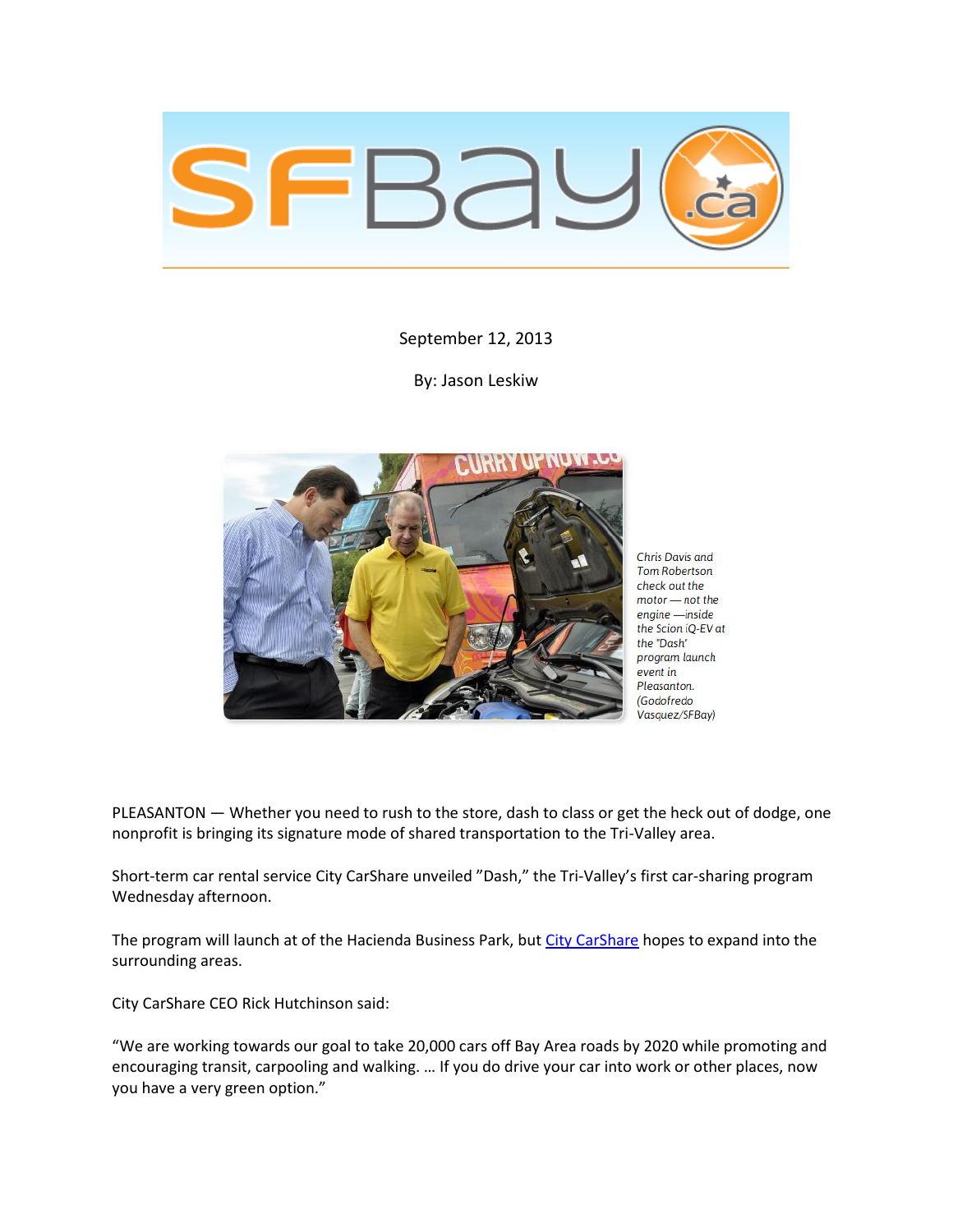Toyota donated 30 new Scion IQ electric cars to the effort, ideal for short-distance commuting because of its limited 40-mile range. Toyota spokesperson Craig Scott said:

"Toyota is exploring new business models like the City CarShare "Dash" fleet to fit the future mobility needs of our customers. The Scion iQ fleet will help us understand how electric vehicles are used in an active car sharing program and the viability of this type of program for future technologies."

The Dash program is meant to reduce emissions. Since 2001, City CarShare said it has saved 487 million pounds of Co2 gases.

During the opening ceremony, Pleasanton Mayor Jerry Thorne said his city has built electric car charging stations in the downtown area as well as other areas within Pleasanton:

"Pleasanton and Hacienda are extremely excited about the launch of this program which will offer more convenience to thousands of commuters in our city each day. The opportunity for exposure to the new Scion iQ should bolster program appeal and dovetail with the city's goals."

The City CarShare program offers more than the just the electric Scion. The company plans to add Toyota Priuses to their Tri-Valley fleet to serve residents with more demanding commutes.

City CarShare monthly memberships range from \$20/month for heavy users to \$50/year more occasional drivers. The higher the monthly cost, the lower the hourly rate for the cars. Hourly rates range from \$5 to \$11.25, depending on your membership and the type of vehicle.

Rates vary, though insurance, fuel, maintenance and roadside assistance is always included.

The company says they have over 15,000 members and that more than 43,000 people have made use of the program. There are 240 Bay Area locations and 440 fuel efficient and plug in vehicles that range from the Scion iQ, to the Subaru Outback, Mini Cooper and more.

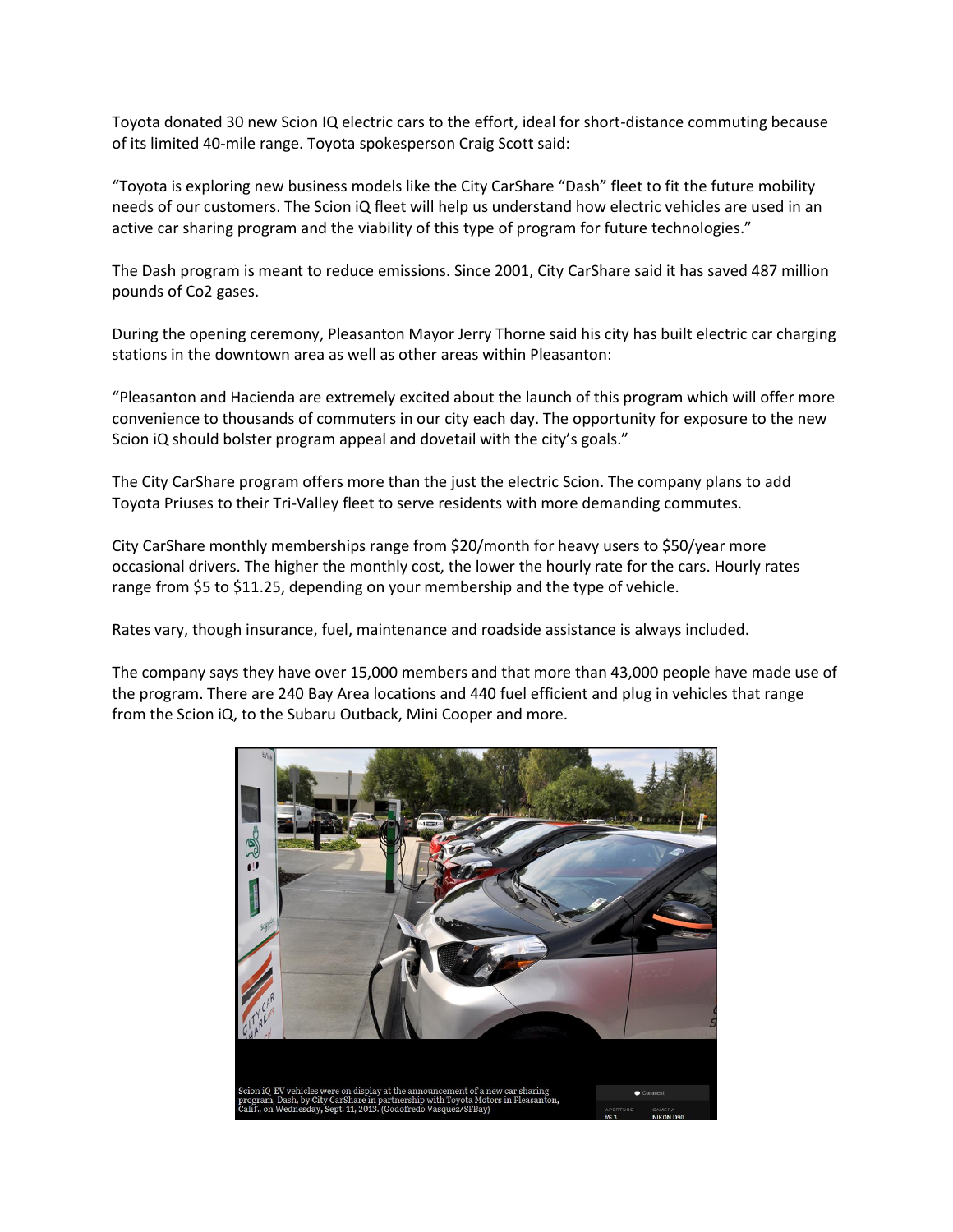